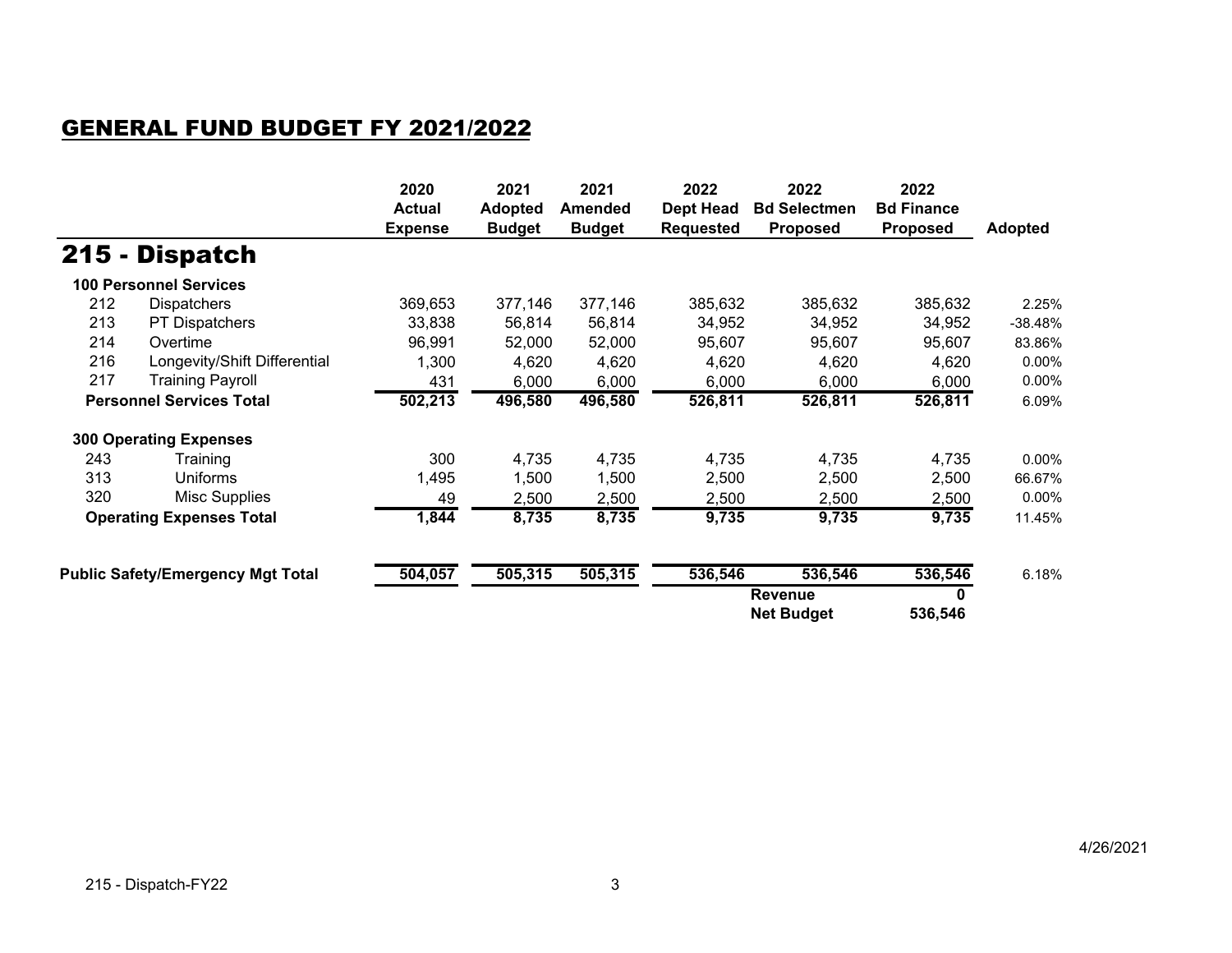|                                         | <b>Department Total</b>                | 536,546                                          |                                                                                                                                                                                                                                                                                                                                                                                                                                                                                                                                                                                                                                                                               |
|-----------------------------------------|----------------------------------------|--------------------------------------------------|-------------------------------------------------------------------------------------------------------------------------------------------------------------------------------------------------------------------------------------------------------------------------------------------------------------------------------------------------------------------------------------------------------------------------------------------------------------------------------------------------------------------------------------------------------------------------------------------------------------------------------------------------------------------------------|
|                                         | <b>TOWN OF EAST LYME</b>               |                                                  | FY 2021/2022                                                                                                                                                                                                                                                                                                                                                                                                                                                                                                                                                                                                                                                                  |
| Dept No.<br><b>Dept</b><br>Acct.        | <b>Account</b><br><b>Description</b>   | 215<br><b>Dispatch</b><br>21/22<br><b>Budget</b> | <b>Budget Input</b><br>26-Apr-21<br><b>Supporting Description of Activity</b>                                                                                                                                                                                                                                                                                                                                                                                                                                                                                                                                                                                                 |
|                                         | <b>100 Personnel Services</b>          |                                                  |                                                                                                                                                                                                                                                                                                                                                                                                                                                                                                                                                                                                                                                                               |
| 212                                     | <b>Dispatchers</b>                     | 385,632                                          | The Dispatch Center serves as the Public Safety Anwsering Point (PSAP) for the Town of East Lyme.<br>All cellular and land line 911 calls originating in East Lyme, and on 195 in the East Lyme area, are<br>answsered by Dispatchers for the Town of East Lyme. Aside from operating as the PSAP, the EL<br>Dispatch Center provides full service Fire/EMS/Police dispatch services for East Lyme Emergency<br>Service agencies, as well as monitoring and notifications for multiple Town of East Lyme<br>governmental departments. Staffing for the EL Dispatch Center currently consists of a staff of 6 full<br>time dispatchers, supplemented by part time dispatchers. |
| 213                                     | <b>PT Dispatchers</b>                  | 34,952                                           | Currently part time dispatchers from the East Lyme Dispatch Center are scheduled for 40 hours per<br>week, reduced from 100 two years ago, while also providing coverage for full time dispatcher<br>absences on days off, holidays, etc.                                                                                                                                                                                                                                                                                                                                                                                                                                     |
| 214                                     | Overtime                               | 95,607                                           | The current contract provides full time dispatchers with a contractual right of first refusal for all full<br>time shift vacancies They are also required to work open shifts for which we are unable to schedule<br>part time coverage, which is a frequent occurance due to lessening part time dispatcher availability.                                                                                                                                                                                                                                                                                                                                                    |
| 216                                     | Longevity/Shift<br><b>Differential</b> | 4,620                                            | Contractual longevity pay is provided to eligible full time dispatchers per the collective bargaining<br>agreement.                                                                                                                                                                                                                                                                                                                                                                                                                                                                                                                                                           |
| 217                                     | <b>Training Payroll</b>                | 6,000                                            | This line funds training salary for both full and part time dispatchres for attendance at required<br>trainings.                                                                                                                                                                                                                                                                                                                                                                                                                                                                                                                                                              |
| 526,811.<br><b>Dispatch Wages Total</b> |                                        |                                                  |                                                                                                                                                                                                                                                                                                                                                                                                                                                                                                                                                                                                                                                                               |

## **200 Services - Contracted/Operations**

## **300 Operating Expenditures**